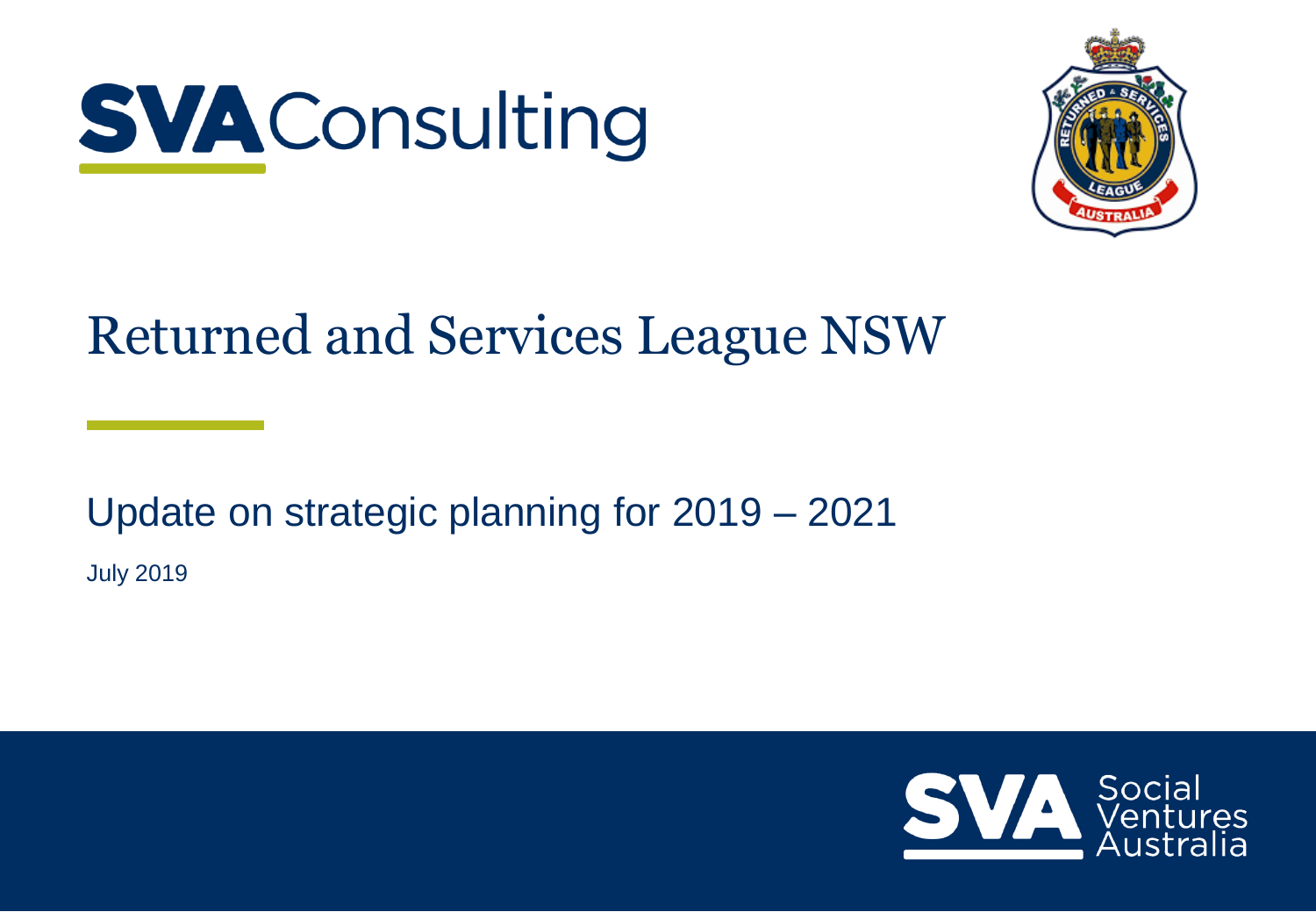#### <span id="page-1-0"></span>**Contents**

- **[1](#page-1-0) [Context and approach](#page-1-0)**
- **2 Change over last 18 months**
- **3 Working draft - Plan on a page**

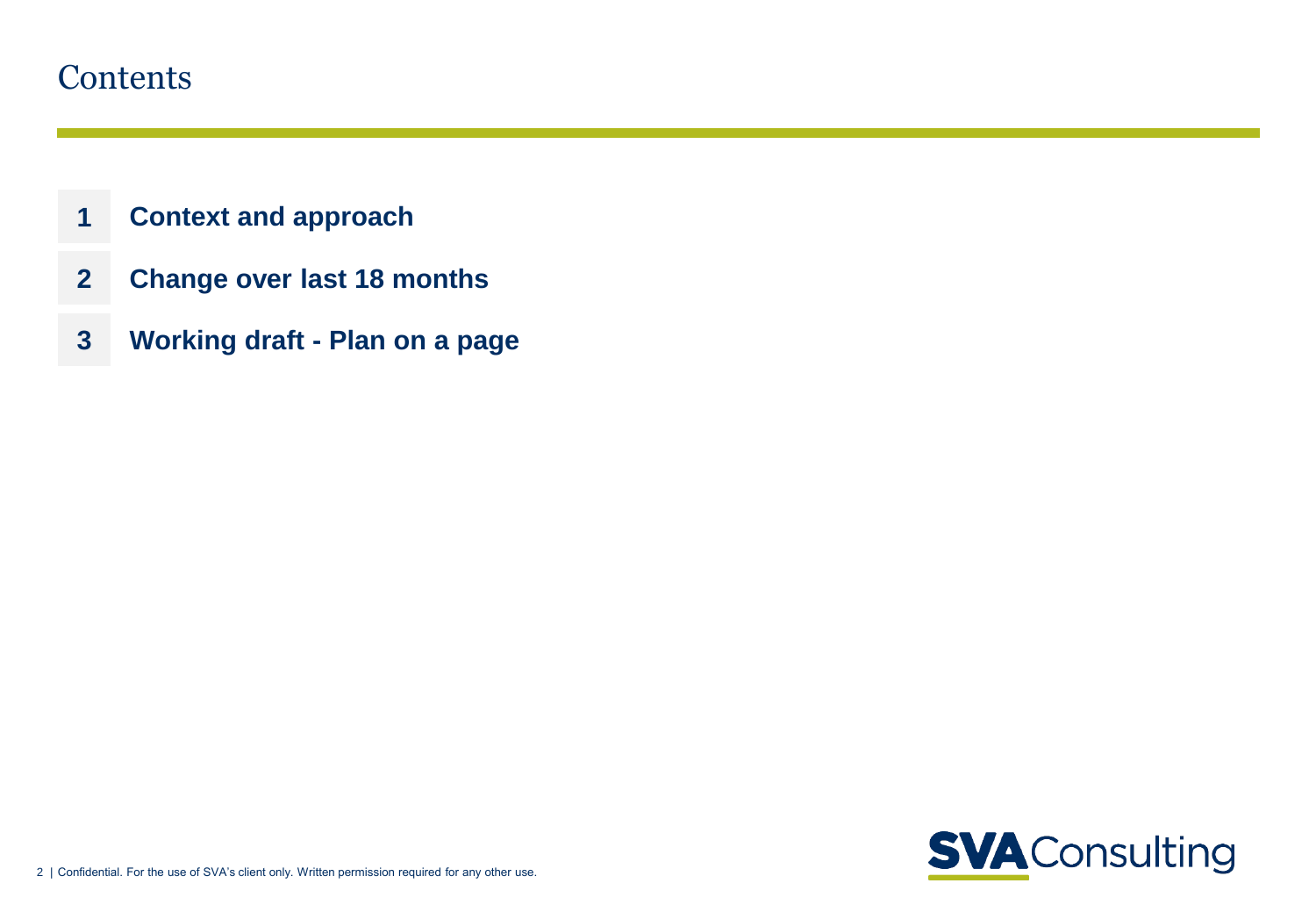## RSL NSW is now looking to renew its strategy to take to Congress 2019

| • The consultation with members that took place in 2017 & 18 provided a sound<br>basis for our strategy that will also need to reflect a changed organisation and | <b>Background</b> | • RSL NSW is looking to complete the strategic planning process in 2019 and<br>have a strategic plan to share with Members at the October 2019 congress in<br>the form of a 'strategy on a page' (supported by additional background<br>information) |
|-------------------------------------------------------------------------------------------------------------------------------------------------------------------|-------------------|------------------------------------------------------------------------------------------------------------------------------------------------------------------------------------------------------------------------------------------------------|
| governance gaps                                                                                                                                                   |                   | environment post the Bergin Inquiry and the recognition of compliance and                                                                                                                                                                            |

|                      | • The key components of this project will be to:                                                                                                                                            |
|----------------------|---------------------------------------------------------------------------------------------------------------------------------------------------------------------------------------------|
|                      | Revisit the previous member consultation and identify any key changes<br>$\circ$<br>(external and internal to RSL NSW)                                                                      |
| <b>SVA's project</b> | Identify and elevate the key focus areas for the next three years and<br>$\circ$<br>articulate a plan to achieve priority objectives, including an outline of the<br>financial implications |
|                      | Test the key strategic themes, decisions and actions with the Board, District<br><b>Council and Members</b>                                                                                 |

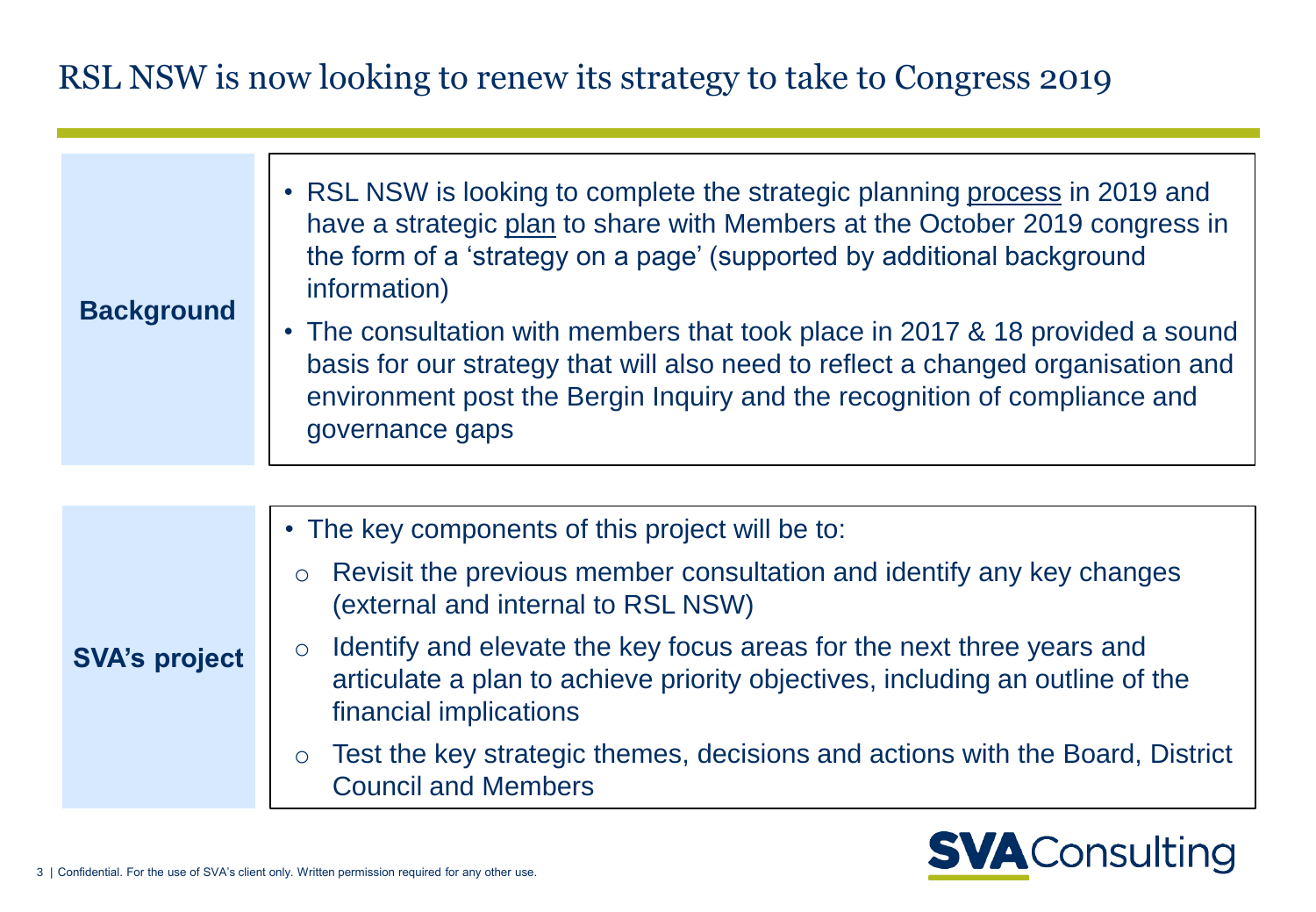## RSL NSW identified the value proposition for Veterans, Families and the General Public

#### **VALUE PROPOSITION KEY SERVICES**

• Policy advocacy

| <b>Veterans</b>          | RSL NSW advocates to the government on my behalf and provides me with<br>opportunities<br>RSL NSW is there for my family while I am away<br>RSL NSW helps me make the move to the civilian world<br>RSL NSW provides the camaraderie I lost when I left active service<br>RSL NSW is there for me and my family in good times and tough | $\bullet$<br>$\bullet$<br>$\bullet$                                     | Deployment support (for<br>families)<br><b>Transition support</b><br>Community<br>Remembrance<br><b>Financial support</b><br><b>Referral support</b><br>Case management<br>Aged care |
|--------------------------|-----------------------------------------------------------------------------------------------------------------------------------------------------------------------------------------------------------------------------------------------------------------------------------------------------------------------------------------|-------------------------------------------------------------------------|--------------------------------------------------------------------------------------------------------------------------------------------------------------------------------------|
| <b>Families</b>          | RSL NSW is there for us when our loved one is deployed or based<br>somewhere away from us<br>RSL NSW supports us to become more resilient                                                                                                                                                                                               | ۰<br>$\bullet$<br>$\bullet$<br>۰<br>$\bullet$<br>$\bullet$<br>$\bullet$ | Community<br>Remembrance<br>Policy advocacy<br><b>Financial support</b><br><b>Referral support</b><br>Deployment support<br><b>Transition support</b><br>Aged care                   |
| <b>General</b><br>public | RSL NSW supports veterans and their families<br>RSL NSW helps us understand and honour the commitment made<br>by serving personnel                                                                                                                                                                                                      | $\bullet$<br>$\bullet$<br>$\bullet$<br>$\bullet$                        | Remembrance<br>Commemoration<br><b>Education</b><br>Fundraising & volunteer<br>opportunities                                                                                         |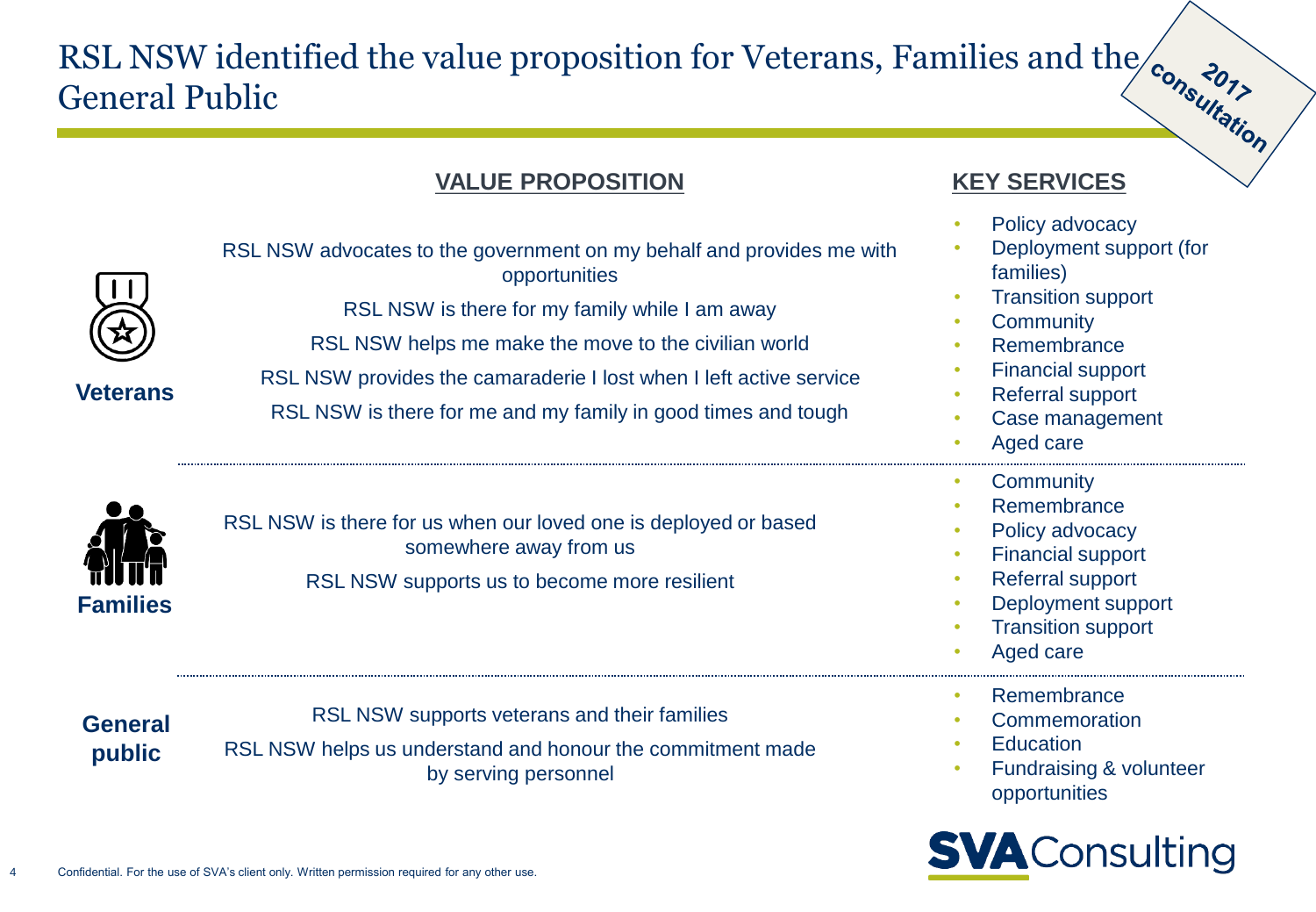## Proposed four strategic goals from 2017 stakeholder consultation

**Build a modern, effective organisation Adapt to needs of the cohorts we serve** RSL NSW aspires to be a modern, effective organisation to better serve veterans and their families. Achieving this goal will require RSL NSW to modernise its processes, systems, governance and communications to more effectively deliver on its purpose RSL NSW wants to understand the needs of its membership, veterans and their families to align its services, support and advocacy to their needs **1 2**

**4**

**Be the voice for veterans and their families**

**3**

RSL NSW wants to be the voice for veterans and their families. To accomplish this goal, RSL NSW will need to focus on re-building its brand and developing its policy advocacy capabilities

**Operate as a League**

RSL NSW wants to operate as a league through improving internal collaboration, governance and helping sub-Branches



consultation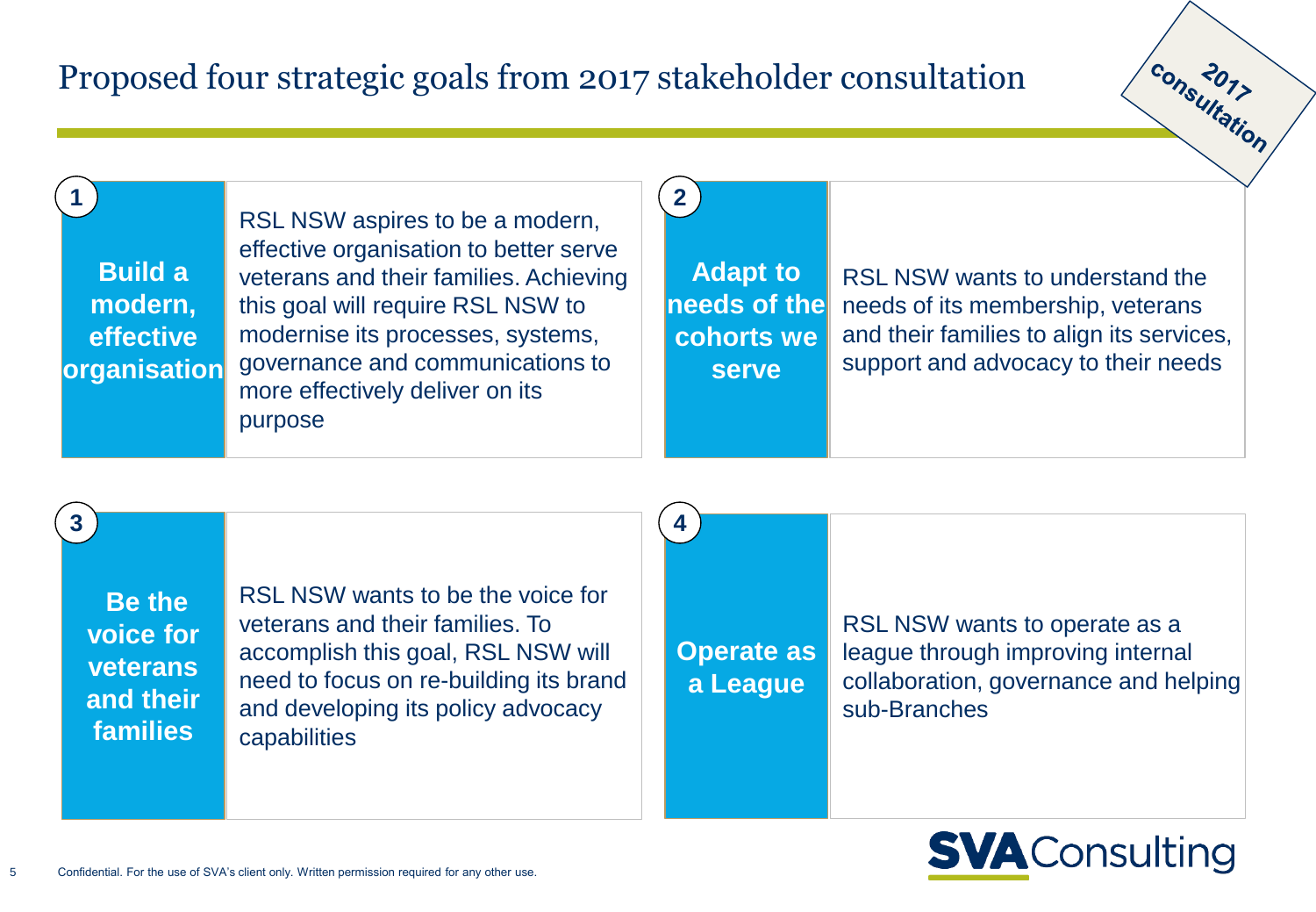## So far in this project SVA has…

- **Reviewed 2017 and 2018 consultation information, including:** 
	- o Notes from consultations with RSL NSW Leadership and RSL NSW State Council Members
	- o Membership survey with over 1700 responses
	- o Consultation with District Councils (attendance at some meetings) and some sub-Branches (attendance at meetings)
	- o Meetings with current serving stakeholders
	- o Meetings with ex-service organisations
- **Undertaken consultations in June and July 2019 with:**
	- o Senior Executive Team
	- o The Board
	- o District Council Presidents & Hon Secretaries

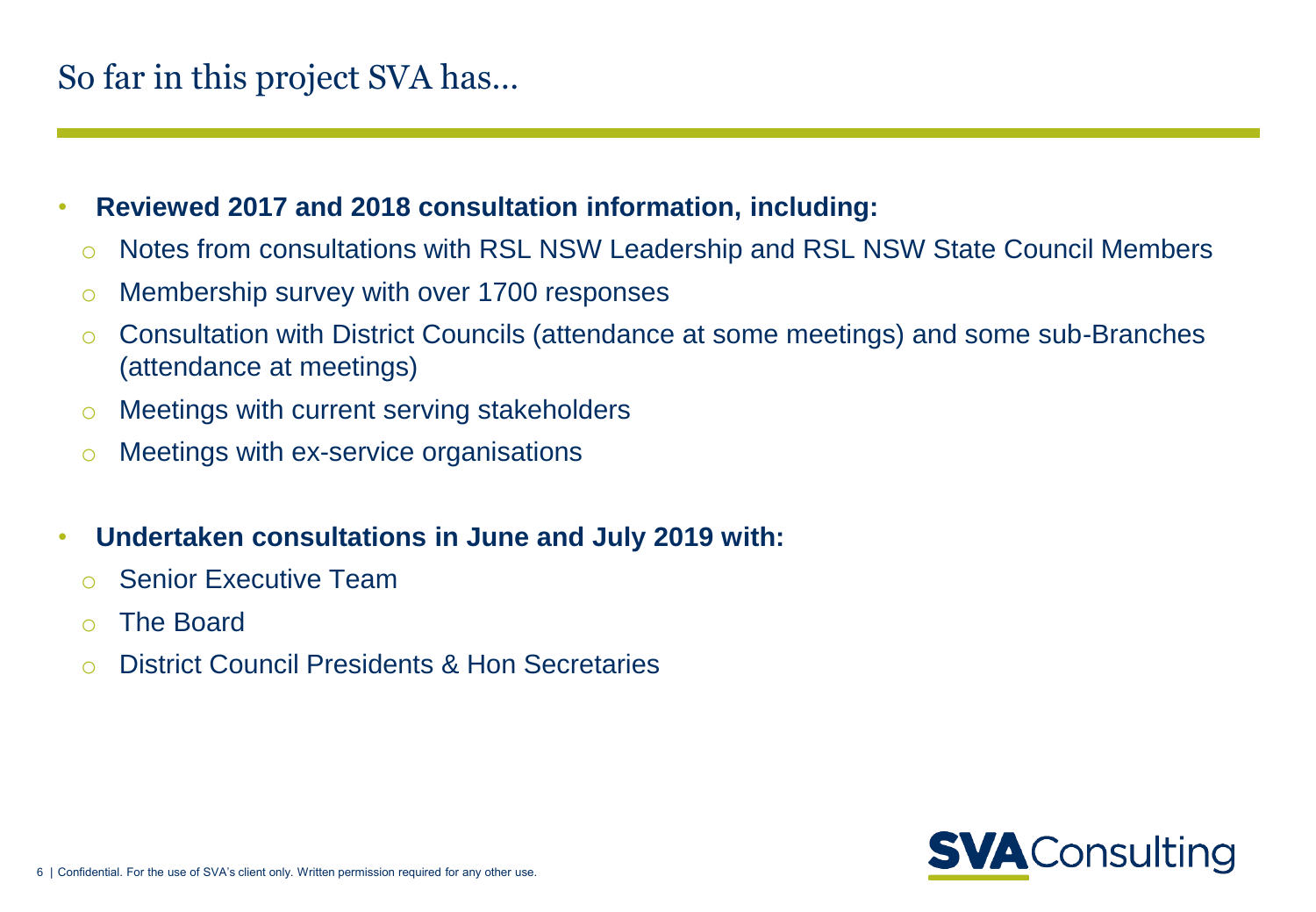## Over the past 18 months, significant progress has been made in key areas

- Responding to the ACNC Enforceable Undertaking, Bergin Inquiry and legislative changes
- Commenced review of Constitution and By-Laws
- Built ANZAC House capability a new professional team at ANZAC House bringing into the League expertise in vital areas such as governance, law, financial analysis, and property management
- Built professional Board processes
- Established VSA to support health and well-being sport and recreational activities for veterans & families
- Financial management Completed audited financial statements for RSL NSW, RSL WBI, ANZAC House Trust and AFOF for 2016 and 2017; changed financial systems
- Governance and compliance resolving issues with Trusts
- Advocacy
	- o Submissions to the Productivity Commission review into Veterans Compensation and Rehabilitation
	- o Submission to the Cornall review of Veterans Advocacy Services
	- Senate inquiries into transition from defence, and Mefloquine
- Communications regular State Secretary and President communications; new website planned
- Membership process reviewed, streamlined and soon to be rolled out throughout the network
- Upgraded IT hardware and systems to streamline operations, reduce running costs and improve efficiency
- Governance training for sub-Branch Executives and Trustees commenced
- Establishment of dedicated member & sub-Branch support unit



Work in progress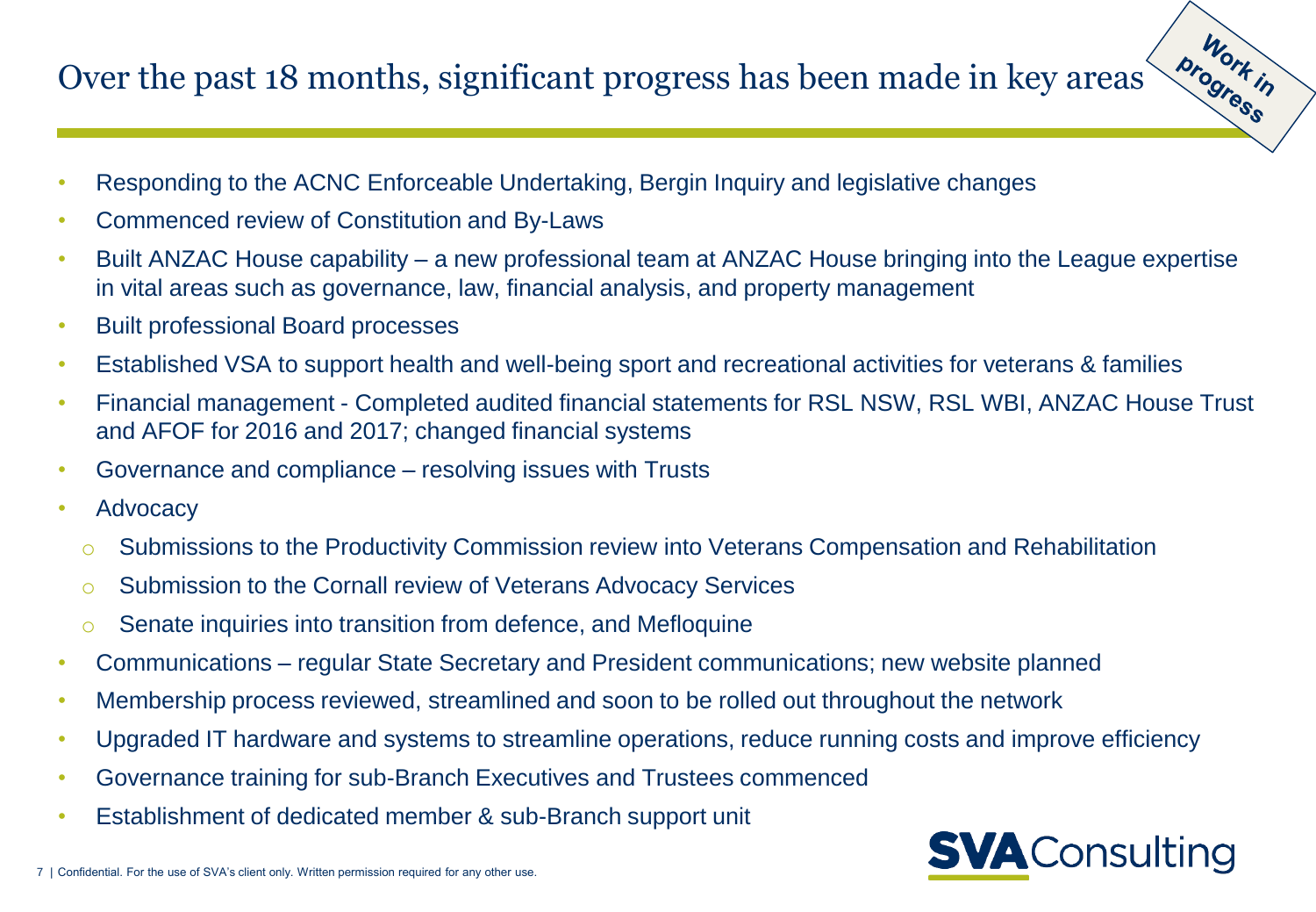#### However, in other areas progress has been slower

- Constitutional reform is still in progress
	- o Next version will have the required legislative changes
	- $\circ$  Further modernisation of the constitution will be an ongoing process
- Earning the trust of members continues to be a challenge
- The membership signalled that work on a strategic plan and constitution in 2018 was too much; strategic planning process deferred until 2019 to focus on constitutional change
- Growing membership has not had enough focus, with sub-Branches facing closure as members age and fewer interested in managing a sub-Branch.
- Rebuilding the public reputation of RSL NSW
- The membership/charity issue is not yet resolved members are a sub-set of those we help



Work in progress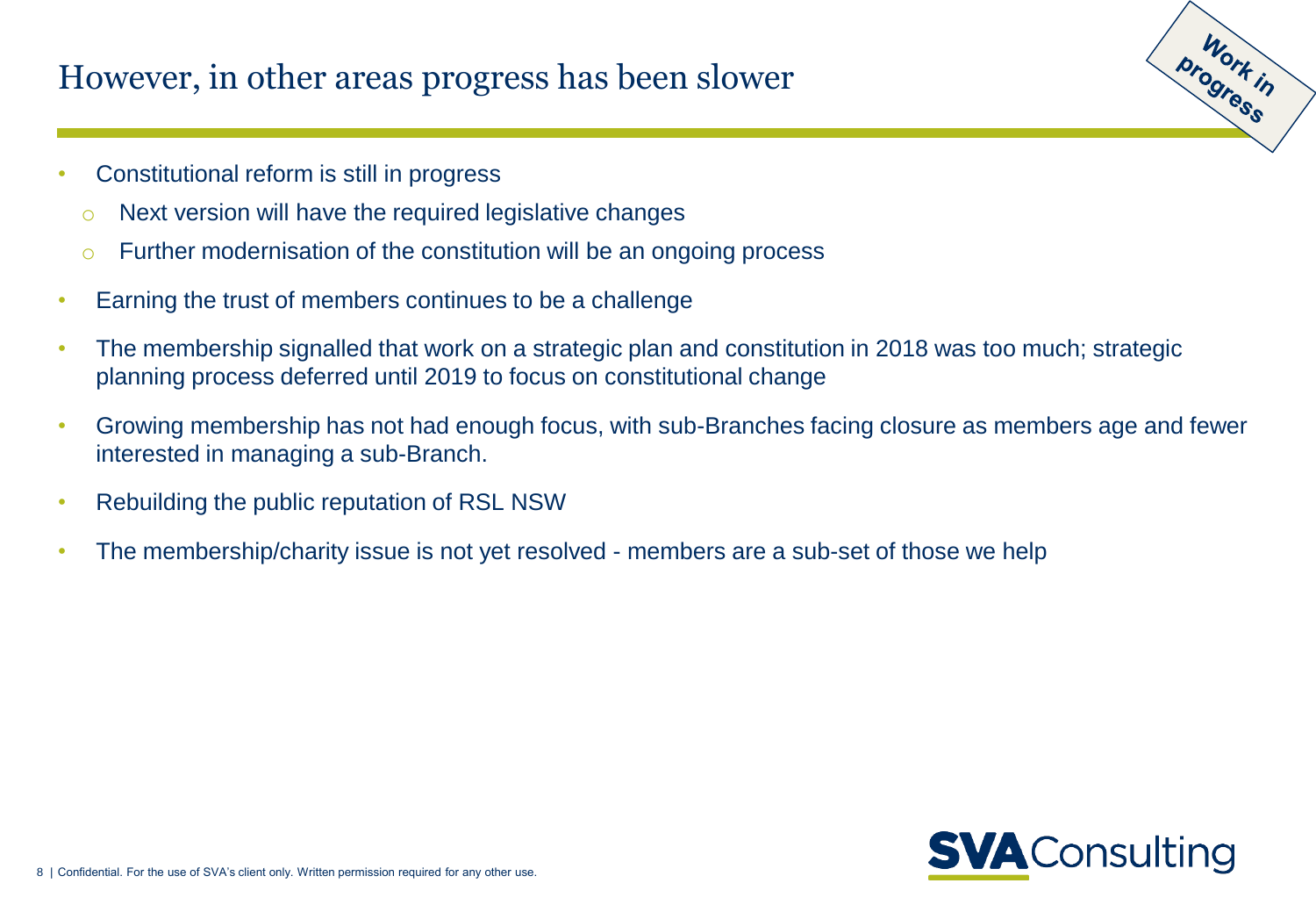## There have also been a number of important shifts in the environment

Work in progress

- Important inquiries and findings
	- o Productivity Commission review into Veterans Compensation and Rehabilitation
	- o Cornall review of Veterans Advocacy Services
	- o Senate inquiries into transition from defence
- Still no RSL National voice and attempts to reinvigorate RSL National into a more effective operation have not yet succeeded
- The State RSLs are all slowly evolving but are all at different stages of progress
	- $\circ$  RSL QLD well funded; constitutional change still ongoing
	- $\circ$  RSL WA emerging from a difficult period; recent changes to DGR and PBI status
	- $\circ$  RSL SA recently out of administration
	- $\circ$  RSL VIC issues emerging
- Other ESOs
	- o Small ESOs continuing to emerge
	- o No peak body; RSL's leadership affected by recent internal troubles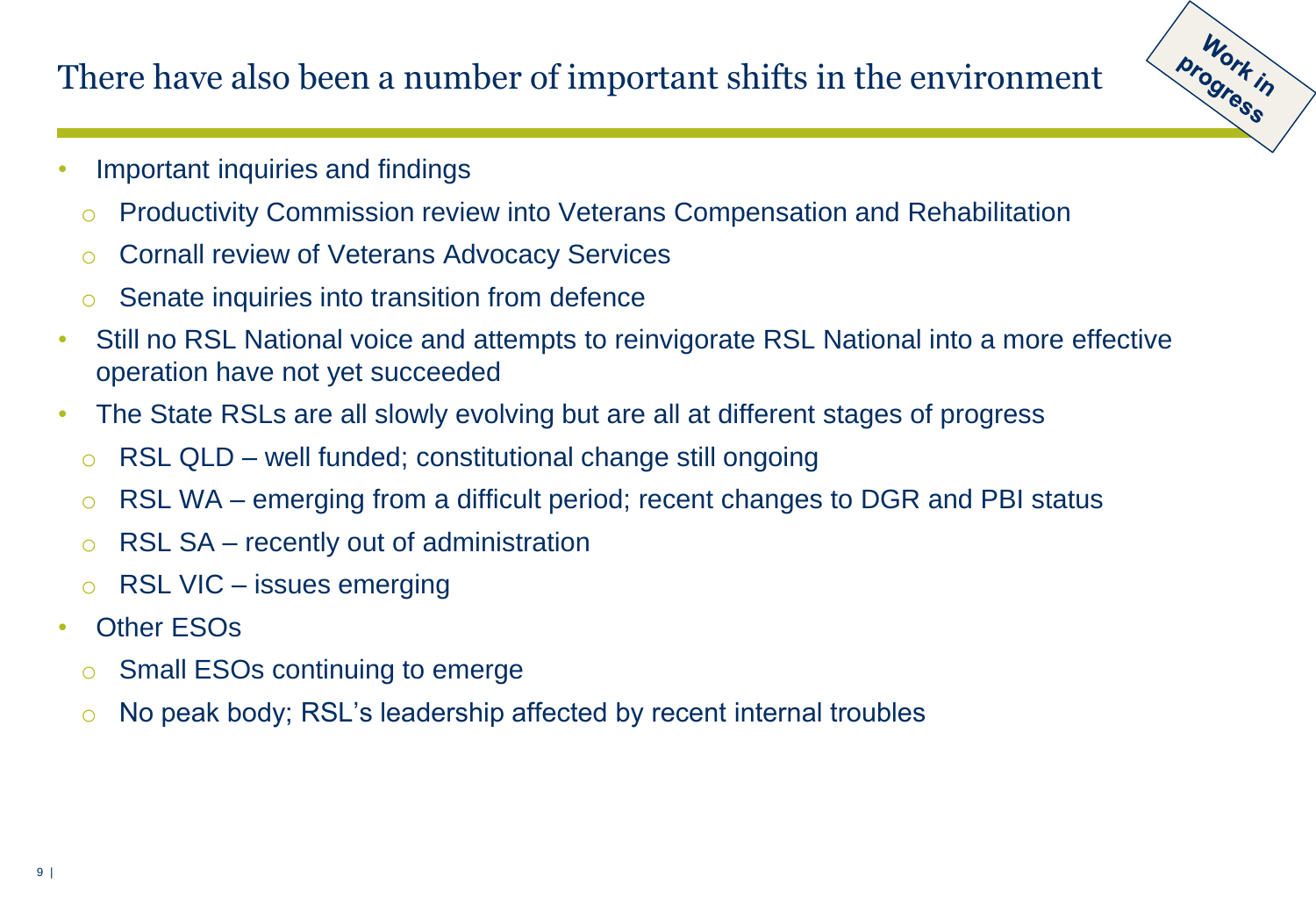#### There is also a strong desire from Members to see a more explicit strategic direction for RSL NSW

"RSL NSW also desperately needs a Strategic Directions Plan for the next 20 to 30 years, to guide it appropriately in matters such as considering a proposed new Constitution."

"Where is the overall strategic plan? Where are budget and financial forecast details? Why is State Council appearing to blame sub-Branches for the mess that NSW RSL now finds itself in."

"The RSL has been in existence for a hundred years, if it's going to remain the premier organisation representing Veterans of past conflicts and current members of the ADF into the future it needs to remain relevant...right now I don't believe it has the relevancy to attract the 'contemporary' veteran."

"Many of the sub-Branches will in my view due to the age and numbers of their current membership be forced to amalgamate or shut up shop within 2 to 5 years. At present even some with adequate funds to keep going will not be able to have volunteers young enough to stand on their Executive."

"The RSL Brand is severely damaged… (promote) our chore charter namely - to support all Veterans and their families, young and old, with dignity and respect."

"A different operational model is required that will better engage the service members and the public by bringing the RSL brand and it's management closer to the communities it serves."

"Just get on with it. The Sub Branches are hurting, losing members and respect we have earned through our service."

"The skill sets of sub branches and State Branch have to be considered before implementing changes. This means a lot of ongoing training and investment in systems."

"Some Sub Branches are forecasting loss of members, closure of Sub Branches and resultant degradation of welfare for Veterans and the ex Service Community"

# **SVA** Consulting

Source: RSL NSW member and sub-Branch constitution feedback surveys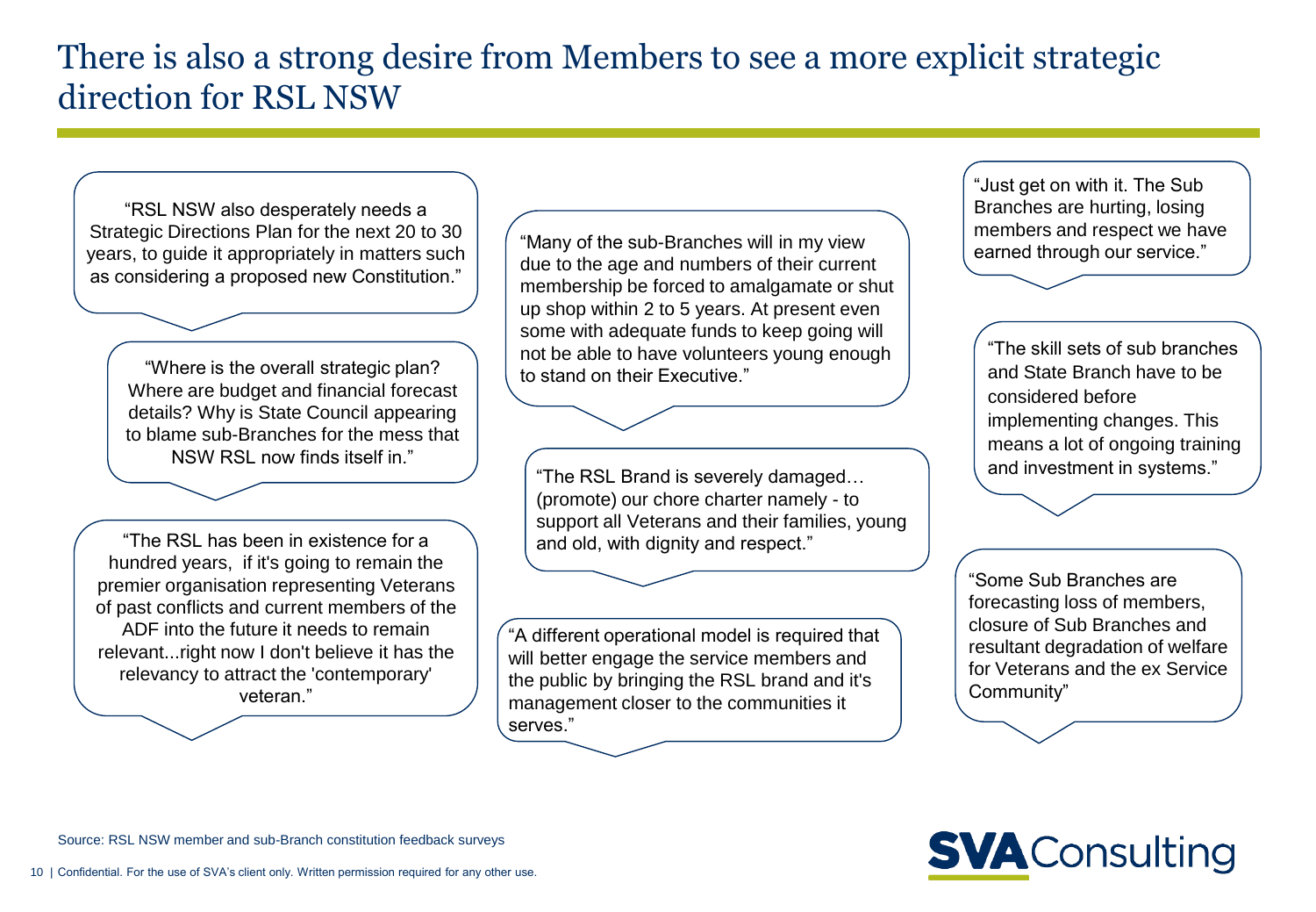## Four (working draft) principles are defining the strategy

**1 2**

- Advocate for veterans and their families
- Help meet the needs of veterans and their families
- Uphold responsibility for remembrance
- Provide camaraderie

#### **Fulfil RSL NSW purpose The Build trust with members**

- Be transparent & open
- Better understand the roles of sub-Branches and ANZAC House
- Provide opportunities for members to have a say & be receptive
- Show respect & be reliable

#### **Increase RSL NSW relevance The Strengthen RSL NSW**

**3 4**

- To members and all veterans and their families
- To the public
- To other agencies supporting veterans and their families (government, ESOs, etc)

- Cementing values
- Repairing governance & compliance
- Improving the operations of ANZAC House
- **Better integration between** professionals and volunteers



progress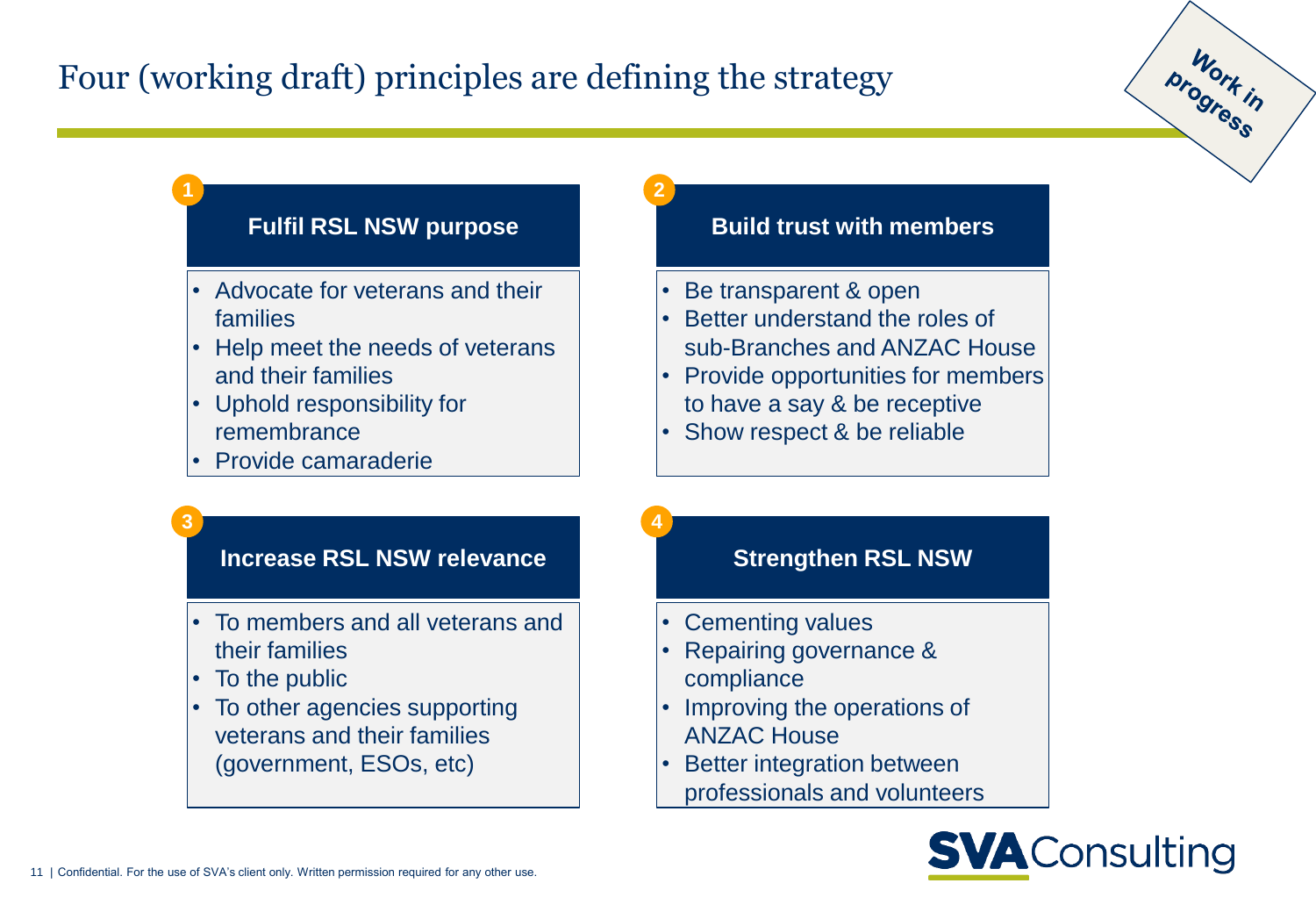#### Four themes are prominent, with many questions to be resolved



| <b>Themes</b>                                                                                                                | Questions to be resolved                                                                                                                                                                                                                                                                                                                                                                          |
|------------------------------------------------------------------------------------------------------------------------------|---------------------------------------------------------------------------------------------------------------------------------------------------------------------------------------------------------------------------------------------------------------------------------------------------------------------------------------------------------------------------------------------------|
| <b>Articulate a position on key</b><br><b>issues for RSL NSW and</b><br>describe what RSL NSW is<br>doing about these issues | What are we offering to veterans and their families?<br>What does membership offer veterans and their families?<br>$\bullet$<br>How do we interact with RSL National and other state RSLs?<br>Do we take advocacy positions and what are they?<br>How do we engage with ESOs?                                                                                                                     |
| How to engage the next<br>generation of potential<br>members                                                                 | What is the role of sub-Branches? Remembrance, camaraderie, community engagement?<br>Should there be a plan for every sub-Branch including succession plans, activities, financial<br>sustainability?<br>Are there new models for attracting veterans to RSL NSW?                                                                                                                                 |
| <b>Continue to improve</b><br>services for veterans and<br>their families                                                    | How do we bring professional services (RSL DefenceCare, VSA) to regional NSW and across<br>the Sydney metropolitan area?<br>What can VSA become?                                                                                                                                                                                                                                                  |
| <b>Ensure that the organisation</b><br>can be sustainable for the<br>next 100 years                                          | How can we work together to deliver on the RSL NSW purpose?<br>How do we continue to revise the constitution and keep it current?<br>What is needed to continue to improve our help for veterans and their families; meet the<br>changing needs of the community in areas such as governance and compliance; and keep up-to-<br>date with society improvements in health and wellbeing generally. |
|                                                                                                                              | Questions should be answered in the context of                                                                                                                                                                                                                                                                                                                                                    |

**Extending a subset only. Written permission required for aligned with one or more of the principles** *Questions should be answered in the context of the strategy principles, and whether the answer is*